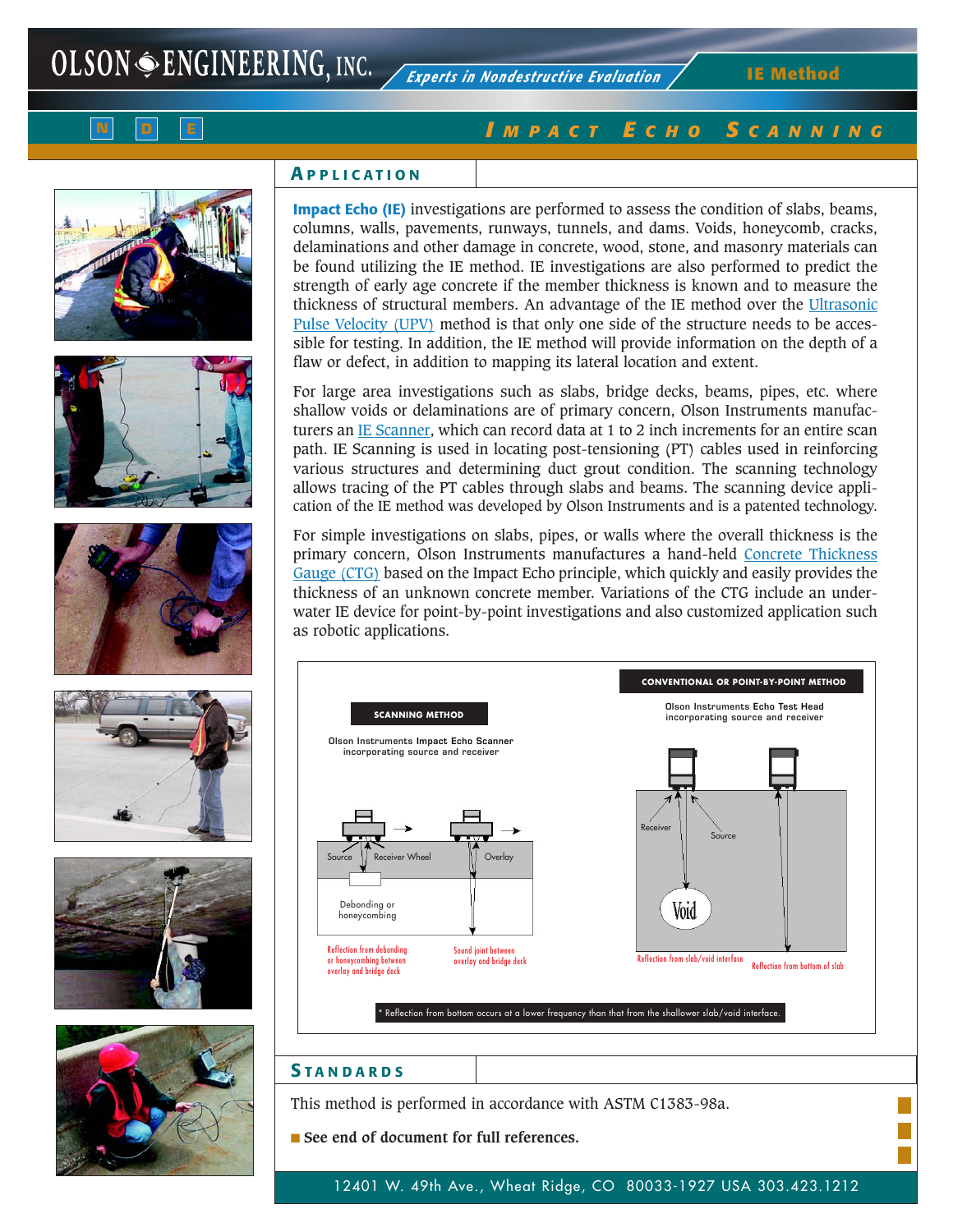### **F IELD I NVESTIGATION**

## **ACCESS**

Only one surface needs to be accessible for receiver placement and hammer or solenoid impact. For IE investigations, relatively smooth, clean surfaces are needed. Water can be applied to the surface to improve coupling of the receiver. The figures on the previous page show the field setups for scanning IE investigations and conventional IE investigations. The IE scanning technology uses the Olson Instruments developed Scanner that contains two sources for generating acoustic energy with different primary frequency content and a receiver wheel made up of multiple sensors. Olson Instruments also developed the CTG which contains a source and receiver for simple operation.

## **COLLECTION OF DATA**

In conventional IE investigations, the hammer or impactor is used to generate compressional waves which reflect back from the bottom of the tested member or from a discontinuity. The response of the system is measured by the receiver placed next to the impact point. The receiver output and sometimes the hammer input, depending on the equipment used, are recorded with an Olson Instruments Freedom Data PC equipped with an Impact Echo System (IE-1, IE-W, IE-2, and IE-T). However, Olson Engineering typically uses the CTG1-TF handheld unit in collecting conventional data due to the portability and flexibility of a handheld system.

IE scanning measurements are possible with Olson Instruments Scanner which contains two sources capable of generating acoustic energy with differing frequency content and a receiver wheel with multiple sensors. The scanner is pushed across one of the accessible surfaces of the structural element

and measurements are taken every 1-2 inches. A calibrated distance wheel allows the impactor to hit the surface with precise timing and accurate positioning. The data are then automatically processed for identification of thickness echo peaks. The identified peaks are processed to calculate thicknesses and the thicknesses are plotted out on a graph of thickness versus location.

Conventional IE measurements are possible with either the Freedom Data PC equipped with an Impact Echo System or a Concrete Thickness Gauge (CTG). The conventional method is a point-by-point application often for quality assurance purposes. The data are processed for thickness echo peaks and the peaks are processed in the handheld unit or can be downloaded to a laptop for complete processing if necessary. An exportable table is generated for data collected using a CTG that indicates filename, depth, and thickness mode of investigation.

#### **D ATA R EDUCTION**

## **PROCESSING TECHNIQUES**

The IE time traces are transformed to the frequency domain via FFT for calculations of the transfer and coherence functions, and the auto power spectrum of the receiver. Spectrum data are used to determine the depth of reflectors according to the following equation:  $D = VP / (2 \times f1)$  where D is the reflector depth, f1 is the highest amplitude frequency peak identified in the response, and VP is the compressional wave velocity. Olson Engineering uses a proprietary, internally developed software package for IE processing and analysis. This software handles data collected using the Impact Echo Systems or the CTG1-TF. Often in QA/QC investigations of concrete placement either in slabs or beams, the field data must be immediately analyzed to ensure proper data collection design and parameters. The IE software permits on-site, preliminary analysis to ensure quality data have been collected. The software includes a variety of digital filters, and typically, a Butterworth high-pass filter is applied to the data in order to clarify echo peaks corresponding to void/debond peaks or slab bottom peaks.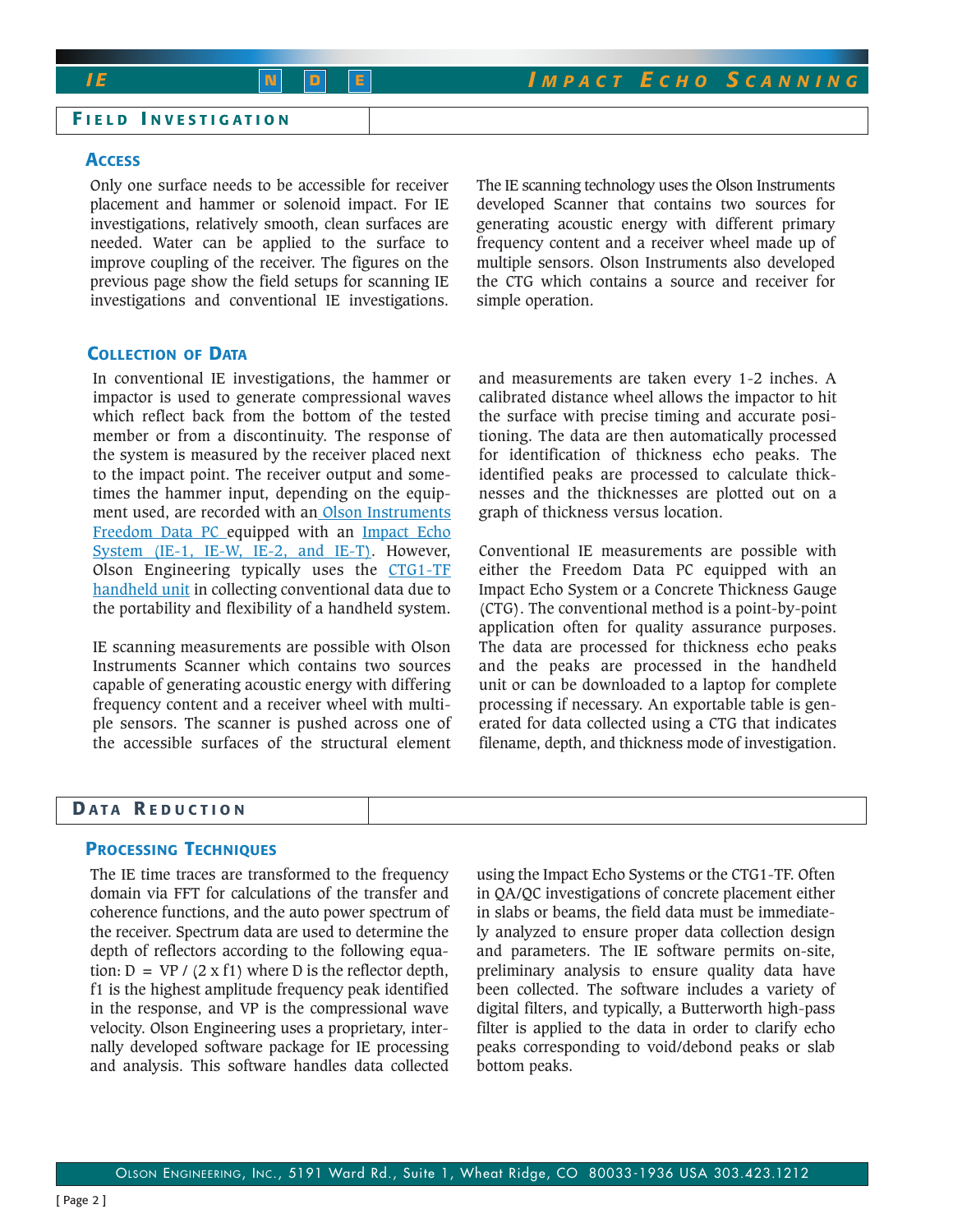*I E* **N D <sup>E</sup>** *I MPACT E CHO S CANNING*

## **D ATA R EDUCTION**

## **INTERPRETATION OF DATA**

The highest amplitude frequency peak is the main indicator of a reflector depth (thickness echo). The presence of additional echo peaks can also be significant, indicating the presence of possible defects or other interfaces in the concrete. Shape effects due to beam boundaries, or from an elevated slab

positioned directly on a beam can influence thickness measurements. When void/debond areas exist, the thickness echo peak is often shifted to a lower frequency. This causes the slab to appear thicker as a result of a later arrival time around the void/debond area.

## **E FFECTIVENESS**

The Impact Echo method requires access to only one side of the structural member being investigated. There are two modes of investigation: thin and thick. These two modes allow for a wide range of thicknesses to be measured utilizing one instrument. For thin members of 4 to 24 inches thick, a solenoid impactor is used to generate high frequency energy. For thick members of 24 to 48 inches thick, a small hammer is used to generate

low frequency energy. Impact Echo investigations can determine member thickness within a 5% accuracy. The IE Scanning method is currently used for investigating shallow void/debond or honeycombing often found between an overlay on a bridge deck or surrounding dense rebar mats. The scanning method is not capable of determining bottom echo thicknesses beyond 24 inches.

## **E XAMPLE R ESULTS**

#### **IE - SHALLOW VOID/DEBOND**

Figure to the right shows an example of a shallow void/debond beneath a rebar mat. The data were collected utilizing the conventional point-by-point method. A 6 x 6 inch grid was established on the elevated slab. The slab was placed directly on top of a beam, as is evident from the two peaks in the spectrum plots. The first peak is at a frequency indicative of the thickness of the slab. The second peak is an echo from the side of the underlying beam.

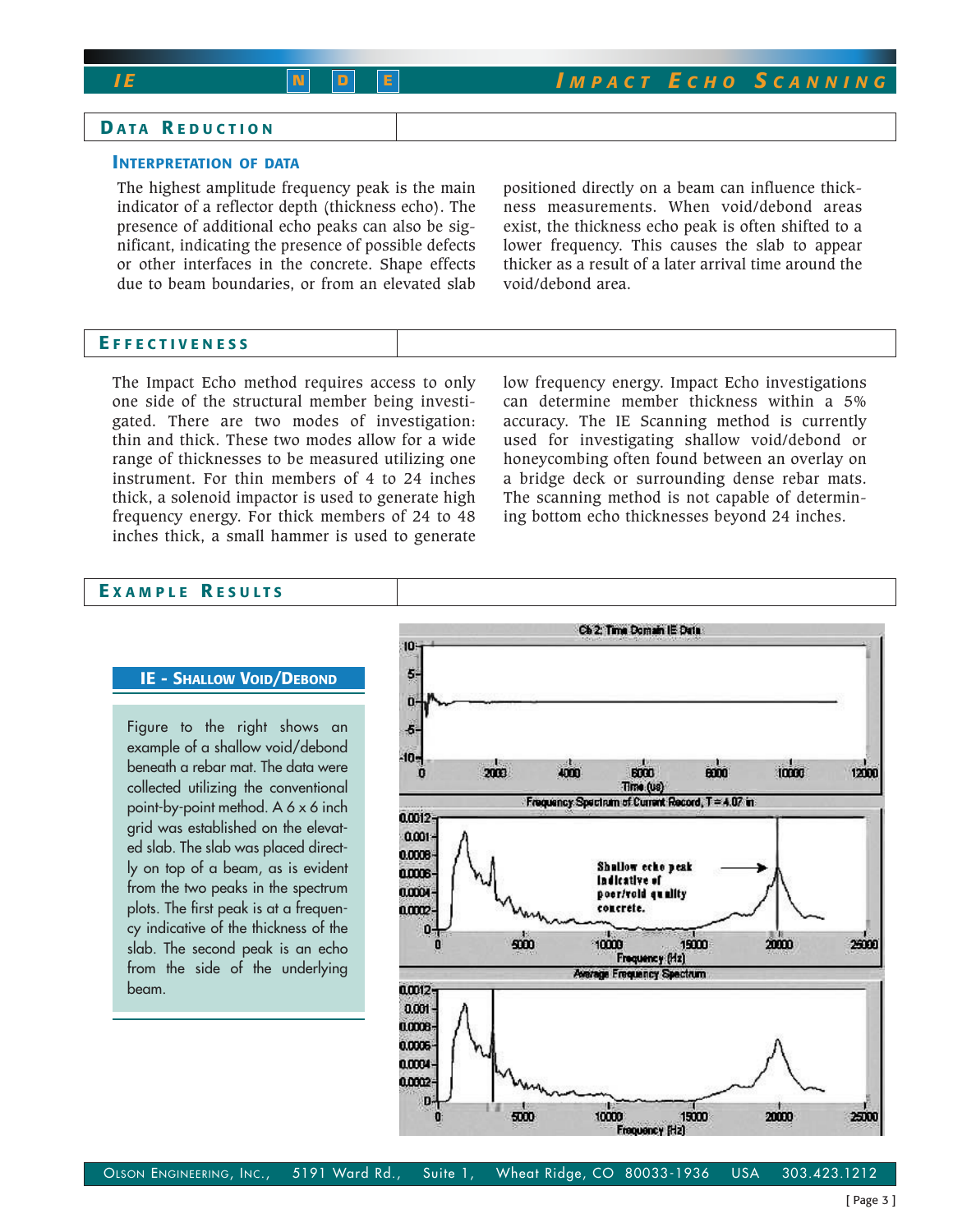*CSLI E* **N D N D <sup>E</sup> <sup>E</sup>** *I MPACT E CHO S CANNING*

| EXAMPLE RESULTS cont |  |
|----------------------|--|
|                      |  |

# **IE - CONCRETE LOCATION**

Performing the IE method at a sound concrete location gives results similar to the figure below. A single, sharp, clear peak representing a known thickness is indicative of sound concrete. The beam investigated was 10 inches wide and the bottom echo results in a peak at 10 inches.

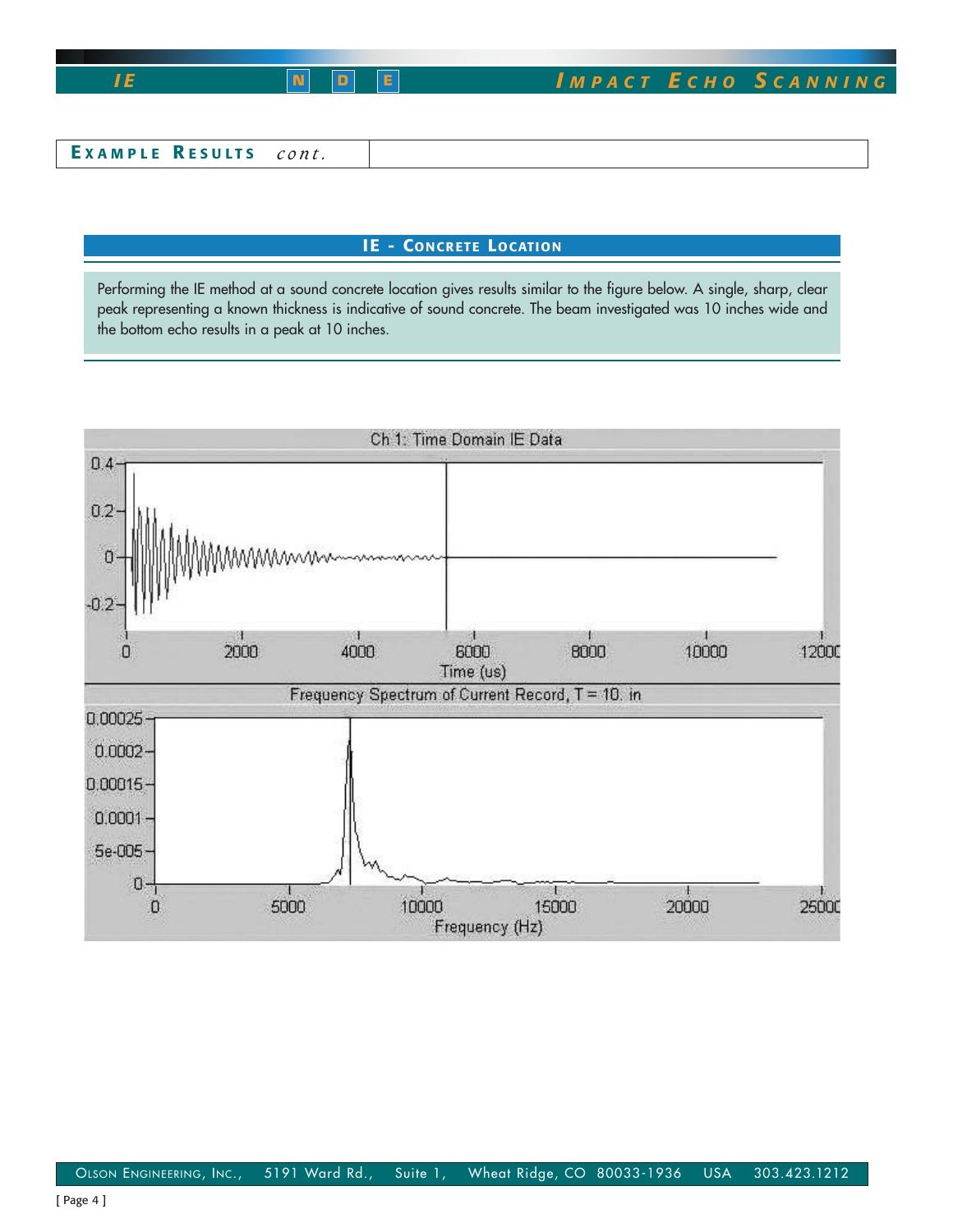*I E* **N D <sup>E</sup>** *I MPACT E CHO S CANNING*

**E XAMPLE R ESULTS** *cont.*

## **IE - VOIDS IN POST TENSIONED DUCTS**

An application of IE Scanning is locating voids in post-tensioned ducts. The figure below shows the results of scanning a concrete wall with PT ducts installed for research. IE scanning was performed on and off the centerline of the ducts. The first scan was performed along the centerline of the 7.5 cm (3 inch) diameter steel duct. The second, third, and fourth scans were performed 2.5, 5, and 7.5 cm (1, 2 and 3 inches) off the centerline of the steel duct. The thickness results from all four scans are presented in the figure below. Review of the figure shows that the first three scans yielded almost identical thickness results. The last scan (7.5 cm or 3 inches off the duct) yielded the nominal thickness of the concrete wall. This shows no effect from offset scanning as long as the offset was within 0.635 cm (0.25 inches) of the edge of the duct (5.5 cm or 2 inches offset from the centerline or less).